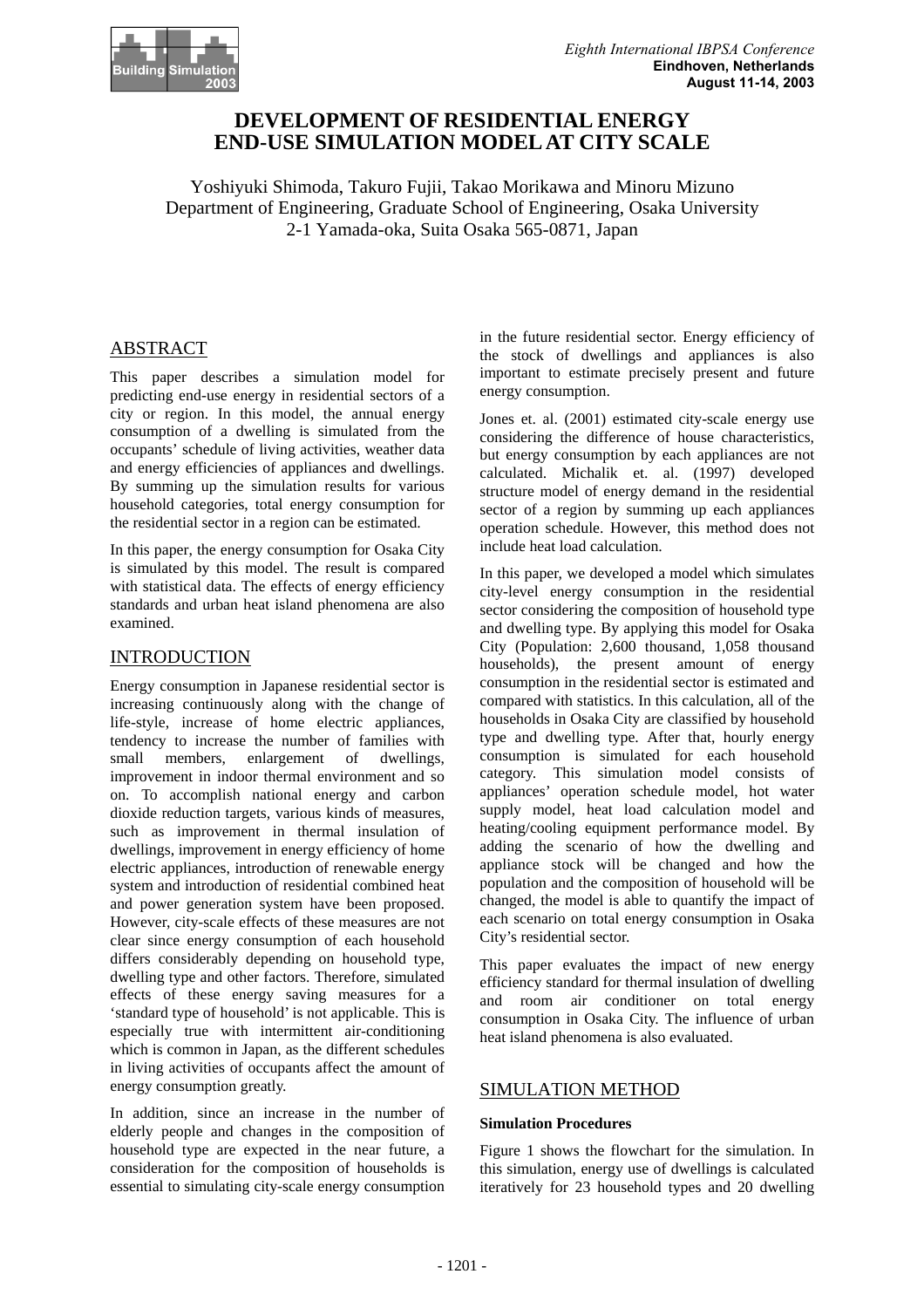

Figure 1. Flowchart of the simulation.

types (10 types for detached house and 10 types for apartment house). Then annual energy consumption for every one hour for 460 types of dwellings is calculated. Occupants schedule of living activities, amount and temperature of hot water supply, set temperature of cooling and heating, weather data, appliances' energy performance properties and dwellings' thermal properties are provided as input data for this simulation.

By multiplying simulated energy consumption and the number of households for each category and then summing them up, total energy consumption for the residential sector in object region (Osaka City) is estimated.

The authors are developing the 'stock model', which estimates average value or distribution of appliance's energy efficiency and dwelling's thermal properties in the object region.

## **Schedule of Living Activities**

To determine the occupants' schedule of living activities, the result of national time use survey by Broadcasting Culture Research Institute, NHK (Japan Broadcasting Corporation) is applied.

This data describes the probability distribution of each living activity, such as sleep, meal, work etc. at 15 minutes time steps on weekdays, Saturday and Sunday for each family member's category. The family member's category is classified by gender, age and occupation. The authors summed up these data into 'gender', 'age groups' and 'employed or not' as shown in table 1.

## **Linking Between Living Activities and Energy**   $\mathbf{H}$ se

SHASE (The Society of Heating, Air-Conditioning and Sanitary Engineers of Japan)(2000) developed the simulation software 'SCHEDULE' which generate the schedule of heating and cooling, lighting and other energy use in dwellings by the NHK national time use survey. By referring to this model, each living activity is linked with heating and cooling, lighting, hot water use and other energy use. The room where these energy uses occur is also identified by the links between each family member and room provided as input data. Home electric appliances are classified into two categories: One is the appliance where its operation is linked with the occupant's living activities. The other is the appliance whose operation is not linked with living activities such as a fax, a telephone, a refrigerator and a shower toilet. Table 2 shows the power consumption and standby power of home electric appliances used in this simulation.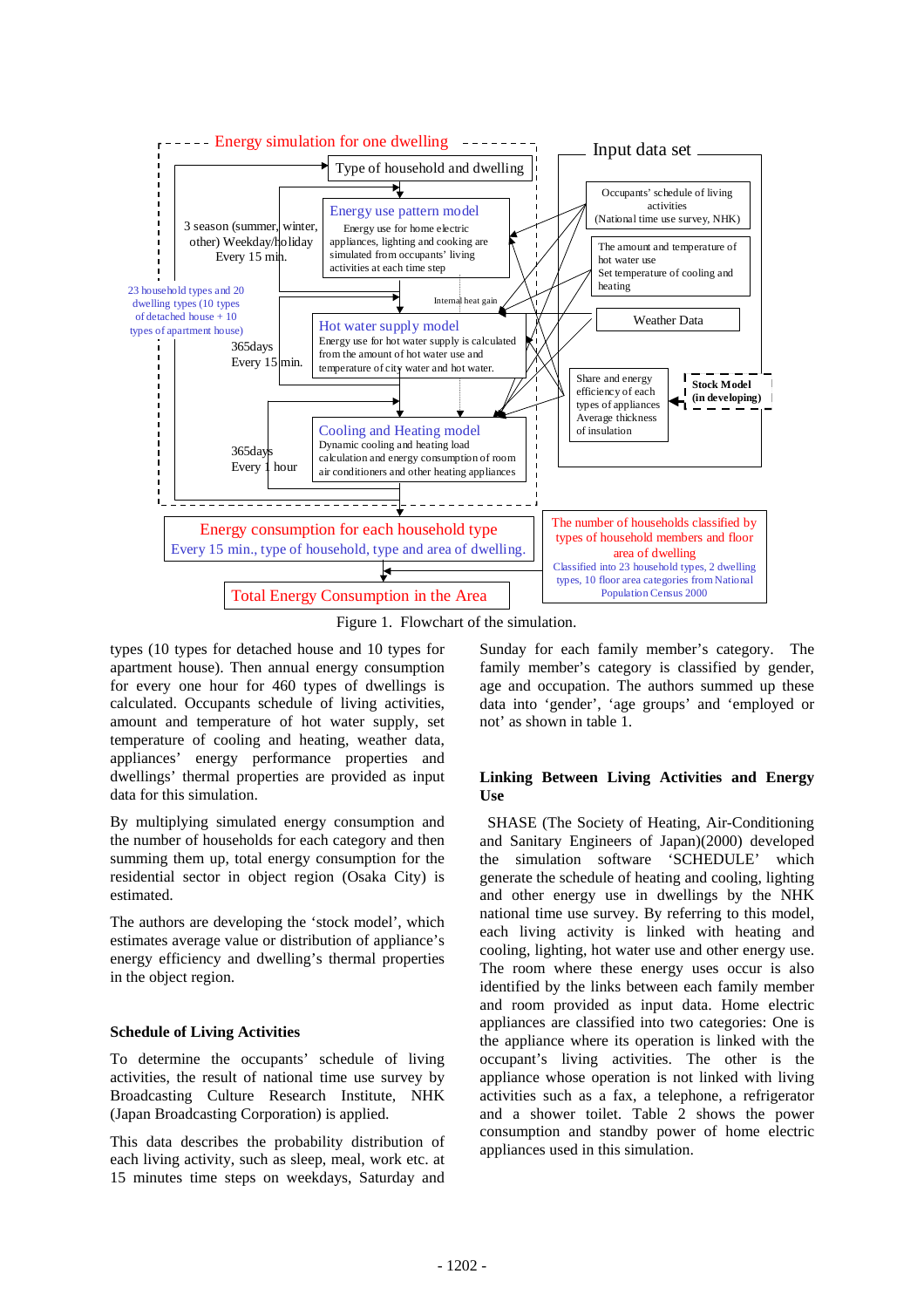| Number               | Family type of              | Activities     | Category        | Detached        | Apartment       |
|----------------------|-----------------------------|----------------|-----------------|-----------------|-----------------|
| of                   | household                   | of             |                 | house           | house           |
| household<br>members |                             | husband<br>and |                 |                 |                 |
|                      |                             | wife           |                 |                 |                 |
| 1                    | male                        |                | 1a              | 26,166          | 188,118         |
|                      | female                      |                | 1b              | 19,774          | 142,160         |
|                      | Aged male                   |                | 1c              | 7,221           | 12,578          |
|                      | Aged female                 |                | 1d<br>2a        | 31,400          | 27,292          |
| 2                    | couple                      | Α<br>B         |                 | 21,239          | 49,088          |
|                      |                             | C              | 2b              | 19,291<br>3,045 | 44,584          |
|                      |                             | D              |                 |                 | 7,037           |
|                      | Aged couple                 |                | 2c              | 3,369<br>37,600 | 7,787<br>23,358 |
|                      | Mother and                  | C              | 2d              | 12,571          | 19,868          |
|                      | child                       | D              | 2e              | 8,822           | 13,943          |
|                      | Aged mother and child       |                |                 | 3,606           | 5,699           |
| 3                    | Couple and                  | A              | $\overline{3}a$ | 25,676          | 33,615          |
|                      | child                       | B              |                 | 29,818          | 39,038          |
|                      |                             | C              |                 | 1,892           | 2,477           |
|                      |                             | D              | 3b              | 2,784           | 3,645           |
|                      | Aged couple and child       |                |                 | 3,180           | 4,163           |
|                      | Mother and                  | C              | 3c              | 6,156           | 9,729           |
|                      | children                    | D              | 3d              | 4,320           | 6,827           |
|                      | Aged mother and children    |                |                 | 1,766           | 2,791           |
| 4                    | Couple and                  | A              | 4a              | 23,478          | 30,737          |
|                      | children                    | B              |                 | 27,266          | 35,696          |
|                      |                             | C              |                 | 1,730           | 2,265           |
|                      |                             | D              | 4b              | 2,546           | 3,333           |
|                      | Aged couple and children    |                |                 | 2,907           | 3,806           |
|                      | Couple, child<br>and Parent | A              | 4a              | 5,332           | 1,450           |
|                      |                             | В<br>C         | 4b              | 6,192           | 1,683           |
|                      |                             | D              |                 | 393             | 107             |
| 5                    | Couple and                  | A              | 5a              | 578             | 157             |
|                      | children                    | B              |                 | 6,287<br>7,301  | 8,231<br>9,559  |
|                      |                             | С              |                 | 463             | 607             |
|                      |                             | D              | 5b              | 682             | 893             |
|                      | Aged couple and children    |                |                 | 779             | 1,019           |
|                      | Couple,                     | A              | 5a              | 3,998           | 1,087           |
|                      | children and                | в              |                 | 4,644           | 1,262           |
|                      | Parent                      | C              | 5b              | 295             | 80              |
|                      |                             | D              |                 | 434             | 118             |
| 6                    | Couple and                  | Α              | ба              | 846             | 1,108           |
|                      | children                    | B              |                 | 983             | 1,286           |
|                      |                             | C              |                 | 62              | 82              |
|                      |                             | D              | 6b              | 92              | 120             |
|                      | Aged couple and children    |                |                 | 105             | 137             |
|                      | Couple,                     | A              | 6с              | 1,415           | 140             |
|                      | children and                | B              |                 | 1,643           | 163             |
|                      | parents                     | C              | 6d              | 104             | 10              |
|                      |                             | D              |                 | 153             | 15              |
|                      | Couple,<br>children and     | A<br>В         | 6с              | 1,431           | 389             |
|                      | parent                      | C              | 6d              | 1,662<br>105    | 452<br>29       |
|                      |                             | D              |                 | 155             | 42              |
| $7-$                 | Couple,                     | A              | 7a              | 1,654           | 164             |
|                      | children and                | В              |                 | 1,920           | 190             |
|                      | parents                     | C              | 7b              | 122             | 12              |
|                      |                             | D              |                 | 179             | 18              |

Table 1 Household types and number of households in Osaka City.

\* Activities of husband and wife

A: Both husband and wife employed.

B: Husband employed, wife not employed.

C: Husband not employed, wife employed. D: Neither husband nor wife employed.

Approximate dissemination ratios of home electric appliances are also considered in this model. Table 3 shows the dissemination ratio and the average number per household of home electric appliances used in this study. It is assumed that TV sets are installed in the living room and all of the bedrooms in order to set the average number per household to 2.0. However, for the other appliances that average number per household are larger than 1.0, the value is approximated to 1.0.

Energy consumption of refrigerators is modeled as a

Table 2 Power consumption and standby power of home electric appliances used in this simulation [W]

| Appliance  |                       | Room            | Power       |        |
|------------|-----------------------|-----------------|-------------|--------|
|            |                       |                 | Consumption |        |
|            |                       |                 | ON          | Stand- |
|            |                       |                 |             | by     |
| a.         | Rice cooker           | Kitchen         | 225         | 31     |
| b.         | Microwave             | Kitchen         | 200         |        |
| c.         | Thermos               | Kitchen         |             | 66     |
| d.         | Fan                   | Kitchen         | 20          |        |
| e.         | Washing machine       | Bathroom        | 126         |        |
| f.         | Tumble dryer          | Bathroom        | 1300        |        |
| g.         | Hair dryer            | Bathroom        | 450         |        |
| h.         | Desk lamp             | Bedroom         | 30          |        |
| i.         | Vacuum                | Living room     | 200         |        |
| j.         | <b>Iron</b>           | Living room     | 500         |        |
| k.         | Television            | Living &bedroom | 120         | 2      |
| 1.         | <b>VCR</b>            | Living &bedroom | 20          | 11     |
| m.         | Radio                 | Living &bedroom | 100         | 14     |
| n.         | PC.                   | Bedroom         | 300         | 1.5    |
| $\Omega$ . | Stereo                | Bedroom         | 100         | 14     |
| p.         | Kotatsu (foot warmer) | Living room     | 500         |        |
| q.         | Electric carpet       | Living room     | 580         |        |
| r.         | Fax                   | Living room     |             | 20     |
| S.         | Telephone             | Living room     |             | 5      |
| t.         | Refrigerator          | Kitchen         |             | $60*$  |
| u.         | Shower toilet         | Toilet          |             | 35     |

\*: Modeled as a function of outdoor air temperature. 5b

Table 3 Dissemination ratios of home electric appliances

| apphances             |               |                |
|-----------------------|---------------|----------------|
| Appliance             | Dissemination | Average number |
|                       | ratio [%]     | per household  |
|                       |               |                |
| Rice cooker           | 81.2          | 0.882          |
| Microwave             | 96.4          | 1.011          |
| Washing machine.      | 99.4          | 1.066          |
| Tumble dryer          | 28.1          | 0.287          |
| Vacuum                | 97.5          | 1.489          |
| Television            | 99.5          | 2.273          |
| Radio                 | 48.8          | 0.571          |
| Stereo                | 78.9          | 1.420          |
| PС                    | 38.1          | 0.481          |
| Kotatsu (foot warmer) | 84.8          | 1.171          |
| Electric carpet       | 73.3          | 1.102          |
| Fax                   | 39.2          | 0.399          |
| <b>VCR</b>            | 81.0          | 1.271          |
| Telephone             | 92.6          | 2.485          |
| Refrigerator          | 99.2          | 1.231          |
| Shower toilet         | 43.2          | 0.494          |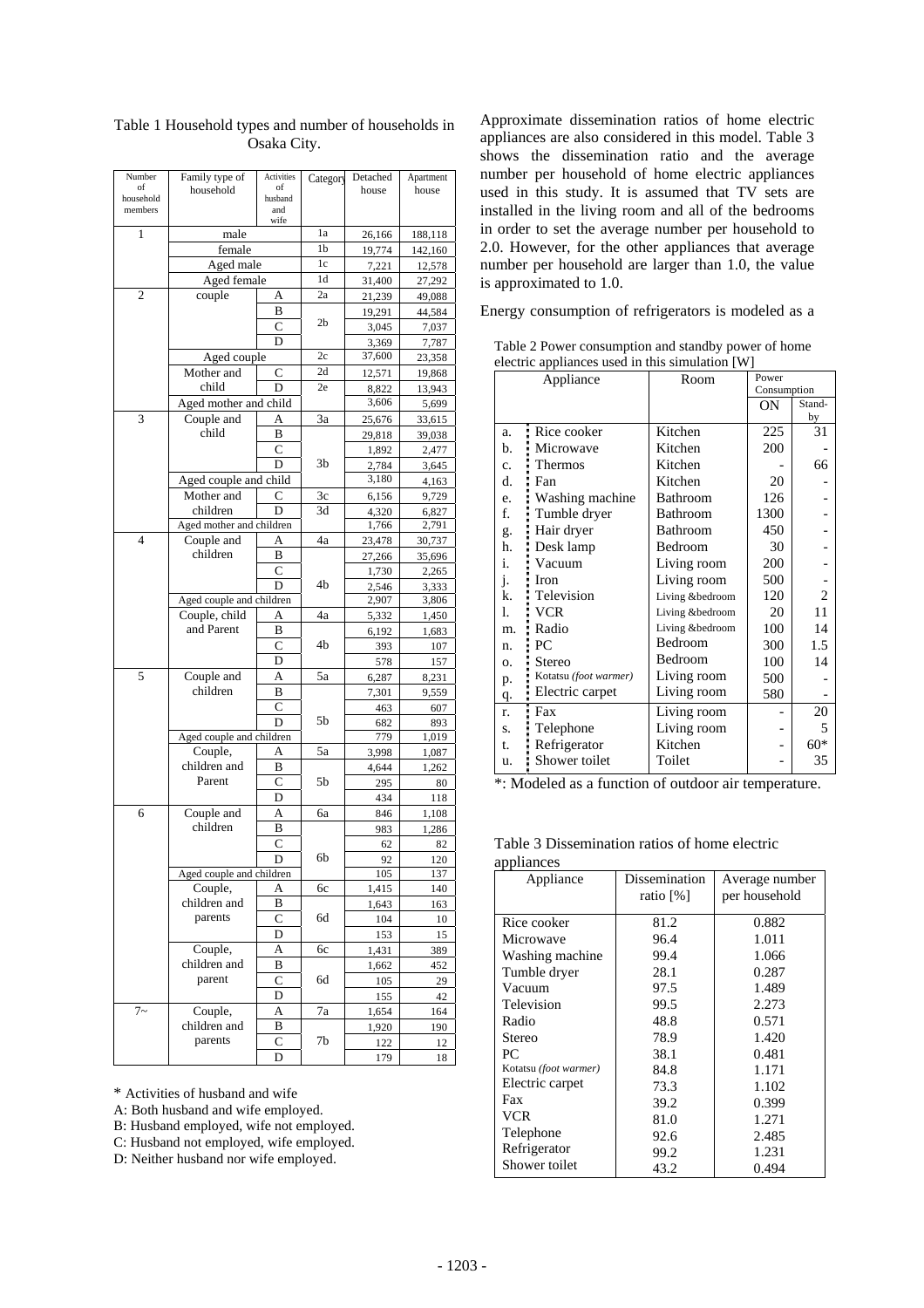

Figure 2. Hourly electricity consumption of appliances (a couple and two children, weekday)

Figure 2 shows the simulated hourly electricity consumption of appliances in the family of a couple and two children on weekday.

#### **Hot Water Supply**

Heat load for hot water supply is calculated from the amount of hot water at each time step, hot water temperature and city water temperature. City water temperature is calculated from outdoor air temperature as follows (Nabeshima, 1998).

$$
T_{W} = 1.28 + 0.19T_{a1} + 0.72T_{a2} \ (1)
$$

 $T_w$ : City water temperature [ $°C$ ]

*Ta*<sup>1</sup> : Daily average outdoor air temperature on the same day [°C]

*Ta*<sup>2</sup> :Average outdoor air temperature for past seven days[°C].

Energy consumption for hot water supply is calculated from dissemination ratio of gas boiler (96.8%) and electric water heater (3.2%) and their assumed efficiencies (Gas boiler : 0.90, Electric water heater : 0.75). Figure 3 shows the simulated hourly energy consumption for hot water supply in the family of a couple and two children on weekday in winter.

### **Heat Load Calculation and HVAC Energy Use**

After classifying all dwellings in Osaka City into 20 categories by dwelling type and floor area and setting representative floor plan of each category, heating and cooling loads of these dwellings are simulated. Table 4 shows the categories and ratio of dwellings belonging to each category for detached houses and apartment houses in Osaka City.

function of outdoor air temperature. The algorithm of the simulation is based on HASP/ACLD Program and the response-factor method is used to calculate heat conduction. Ventilation among rooms is not considered in this simulation. The degree of thermal insulation is set as the estimated average thickness of thermal insulation materials in 1997 (Jukankyo Research Institute, 1999) for detached house and apartment house respectively.

> For heating and cooling by room air conditioner (RAC), its COP is modeled as the function of outdoor air temperature. This function is derived

Table 4 Dwellings floor area groups and ratio in Osaka City.

| in Usaka City.                   |                |                 |  |  |  |
|----------------------------------|----------------|-----------------|--|--|--|
| Scale                            | Detached house | Apartment house |  |  |  |
| $\sim 19$ m <sup>2</sup>         |                | 16.76%          |  |  |  |
| $20 - 29m^2$                     | 17.81%         | 16.43%          |  |  |  |
| $30 - 39m^2$                     |                | 14.20%          |  |  |  |
| $\frac{1}{40}$ ~49m <sup>2</sup> | 11.88%         | 12.63%          |  |  |  |
| $50 - 59m^2$                     | 10.05%         | 13.69%          |  |  |  |
| $60 - 69m^2$                     | 11.45%         | 13.96%          |  |  |  |
| $70 - 79m^2$                     | 6.90%          | 7.15%           |  |  |  |
| $80 - 89m^2$                     | 6.58%          | 3.76%           |  |  |  |
| $90 - 99m^2$                     | 8.08%          |                 |  |  |  |
| $100 - 119m^2$                   | 8.37%          | 0.68%           |  |  |  |
| $120 - 149$ m <sup>2</sup>       | 8.36%          | 0.74%           |  |  |  |
| $150m^2$ ~                       | 10.53%         |                 |  |  |  |



Figure 3. Hourly energy consumption for hot water supply (a couple and two children, weekday in winter)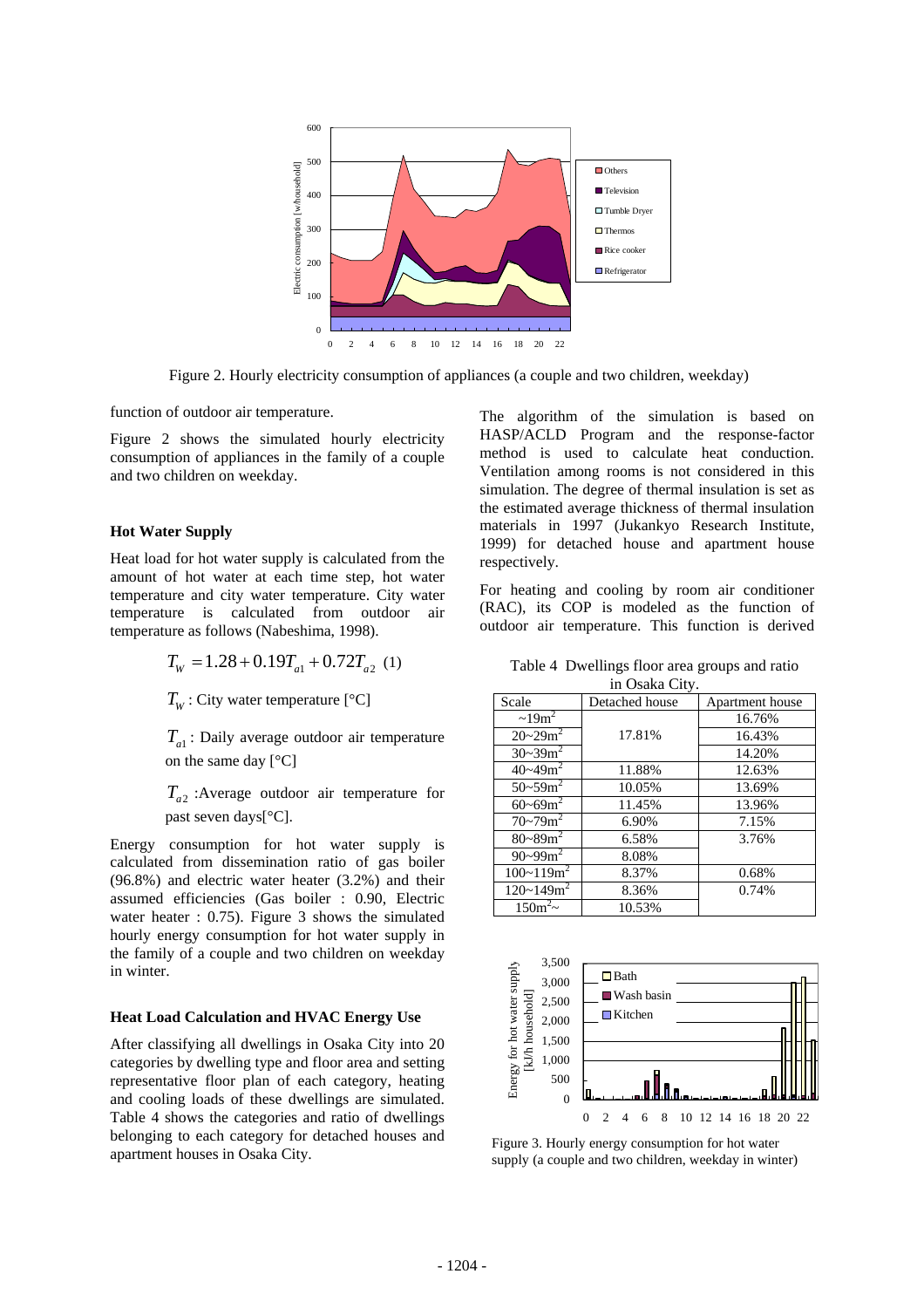

Figure 4 Relationships between air temperature and COP of room air conditioner.

from the measured electricity input and heat output for five conditions defined by The Japan Refrigeration and Air-Conditioning Industry Association (1999). COP at standard condition is set to the average value of present stock of RAC estimated by Jukankyo Research Institute (1999). Figure 4 shows the relationships between outdoor air temperature and COP. The amount of energy used for heating by appliances other than RAC such as gas/oil heater is estimated by setting the share and efficiencies of these appliances.

#### **Classification of all Families in Osaka City**

Using the result of National Population Census 2000(Statistics Bureau and Statistics Center 2000), all households in Osaka City (Total : 1,128 thousand households) are classified into 55 household types, 2 dwelling types (detached house or apartment house) and 10 dwelling floor area groups. Table 1 also shows the household types and number of households in Osaka City.

Annual energy consumption simulations are calculated for all 460 categories of household for every 15 minutes (appliances and hot water supply) or for every 1 hour (cooling and heating). These results are multiplied by household numbers of each category and aggregated into the annual energy consumption for Osaka City's residential sector.

## SIMULATION RESULTS

#### **Simulation Results of each Household Category**

Figure 5 shows the annual electricity consumption by home electric appliances for various household types and floor area groups in detached houses. In the household types which have a large number of household members, energy consumption increases with floor area since the number of some appliances increases with number of rooms.

Figure 6 shows the simulation result for annual electricity consumption for lighting. Electricity consumption for lighting depends strongly on floor area.



Figure 5 Electricity for appliances [detached house] (symbols in the legend are correspond to Table 1)



Figure 6 Electricity for lighting [detached house]



Figure 7 Electricity for heating [detached house]



Figure 8 Electricity for cooling [detached house]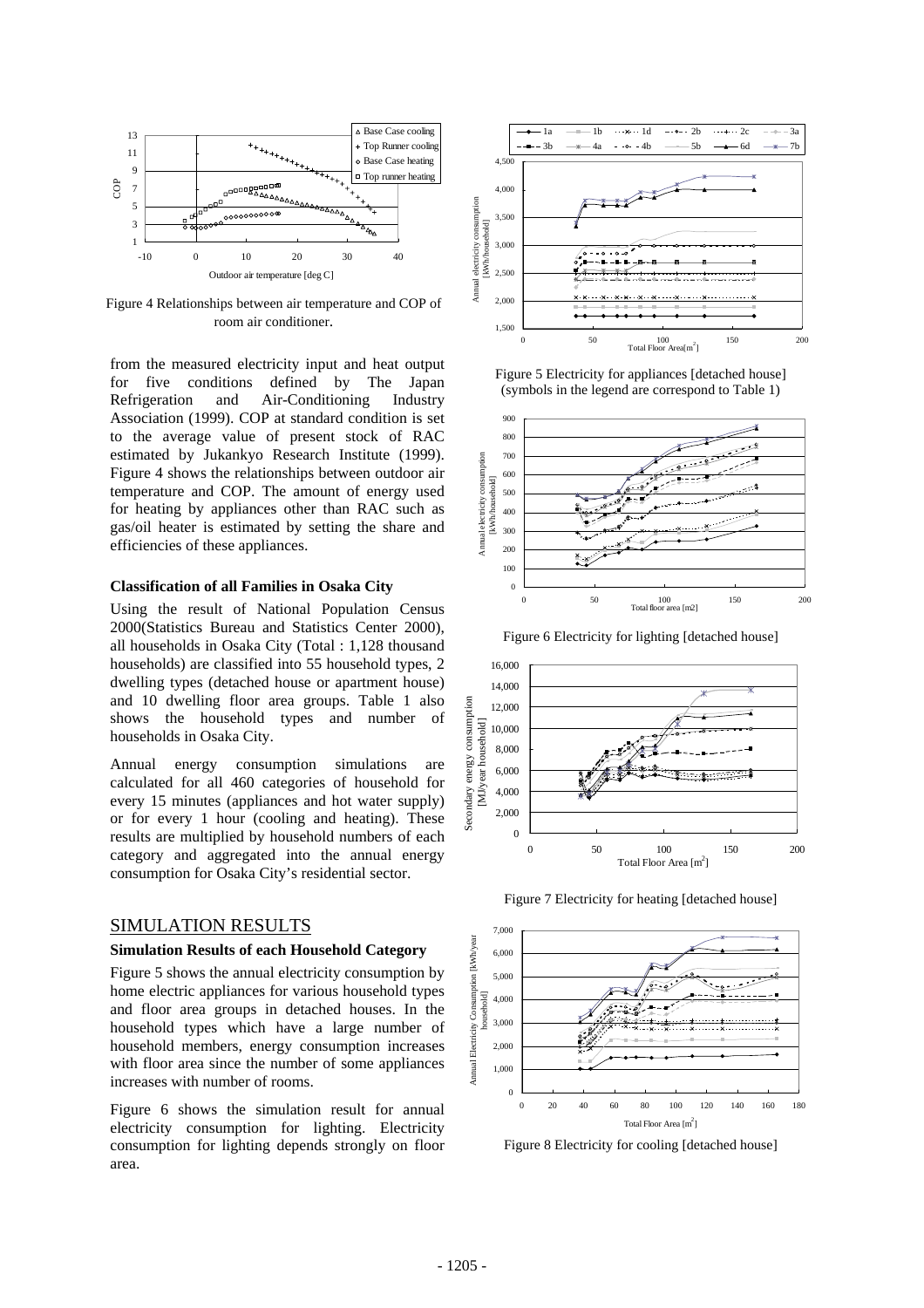

Figure 9 Total energy consumption [detached house] (Symbols are same as figure 5)



Figure 10 Total energy consumption [apartment house] (Symbols are same as figure 5)

Figure 7 and 8 shows annual energy consumption for heating and cooling respectively. Energy consumption for heating and cooling also depends on floor area. However, in the case of the households with a small number of members, energy consumption for heating and cooling no longer increases with floor area for large floor areas since the number of rooms heated or cooled does not increase.

Figure 9 and 10 shows the simulation result of total annual energy consumption per household in detached house and apartment house respectively. In the same category, energy consumption in apartment house is smaller than detached house.

## **Total Energy Consumption of Residential Sector in Osaka City**

Total energy consumption of residential sector in Osaka City that is calculated from the simulation results is shown in figure 11. The statistic value in the FY 1999 and the estimated values derived by multiplying total number of households in Osaka City with unit energy consumption per household estimated from field survey (Jukankyo Research Institute, 1999) are also shown in figure 11.



Figure 11 Comparison among simulation result, statistic value and estimation from field survey

Total energy consumption calculated from the simulation result is 32,018TJ/year, and it is smaller than the statistic value by 18%. In addition to the errors in the set values, the reason for the difference is that the simulation consider only the reasonable energy use and does not consider the unreasonable one e.g. leaving lighting, air-conditioning and appliances switched-on while unoccupied.

On the other hand, the values estimated from the unit energy consumption are larger than the statistic value. This is because that the 'unit energy consumption per household' method tends to overestimate when oneperson and two-people households occupy a large portion since the field survey usually investigates just households with more than three members.

In the comparison between the simulation result and estimation from the unit energy consumption from the viewpoint of the composition of use, it is clear that appliances and heating energy use of the simulation result is smaller and cooling energy consumption is larger.

#### **Evaluation of Energy Saving Standard for Thermal Insulation and Room Air Conditioner**

To examine the effectiveness of thermal insulation standards for residential building, energy consumption under three conditions; no insulation, 1992 standard ("New Energy Conservation Standard") and 1999 standard ("Next Generation



Figure 12 Effect of thermal insulation standard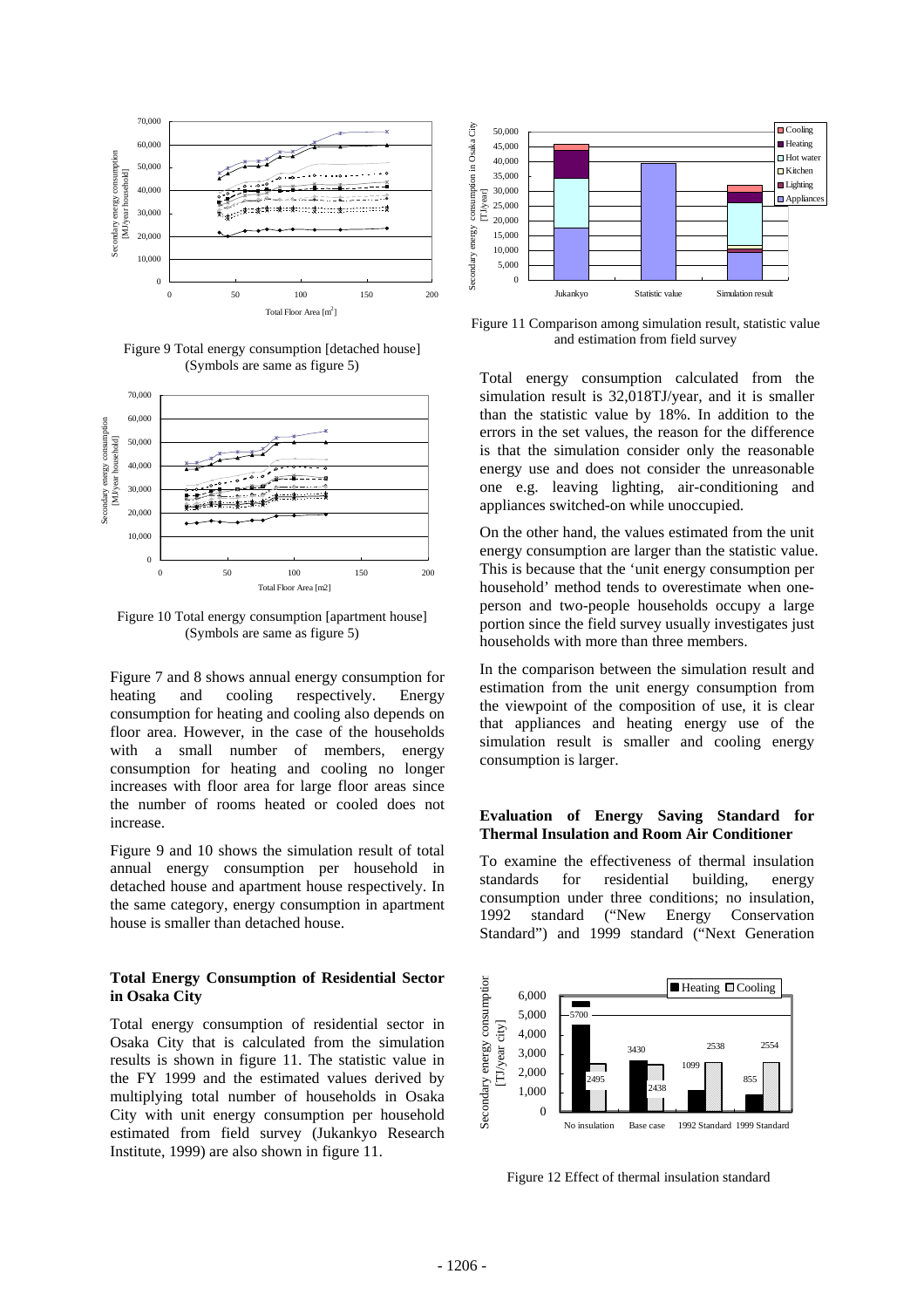Energy Conservation Standard"), are simulated. The 1999 standard is stricter than the 1992 standard and thermal insulation of base case is not adapted to the 1992 standard.

Simulation results of annual energy consumption by residential sector in Osaka City are shown in figure 12. Heating energy consumption is reduced greatly by insulation. But cooling energy consumption is not changed. If all dwellings in Osaka City are adapted to 1999 standard, total energy consumption is reduced by 7.7%.

As well as thermal insulation standard, Japanese government incorporated new appliance energy standard (commonly known as "Top-Runner Approach") into the Law Concerning Rational Use of Energy in 1999. In this standard, averaged energy efficiency in 2004 must be higher than the most efficient model in 1999. For example, the average value of cooling and heating COP of a room air conditioner must be larger than 4.90 for the models between 2.5kW and 3.2kW. Therefore energy efficiency of Japanese appliances has been improved rapidly in recent years. Figure 13 shows the comparison of simulated annual electricity consumption by room air conditioners in Osaka City. By this standard, energy consumption of residential sector in Osaka City is reduced by 4.0%.

The Japan Refrigeration and Air-Conditioning Industry Association (JRAIA, 1999) proposed the estimation method of annual power consumption for room air conditioner and this method has been used generally. However, this method has a problem with accuracy since unrealistic conditions are assumed (e.g. RAC is operated 18hours/day). To examine the accuracy of this estimating method, simulated result is compared with the estimated energy saving by the JRAIA's method. The number of RACs in Osaka City is obtained from the simulation result. The result of estimation by JRAIA method is shown in figure 14. It is clear that both annual electricity consumption and the amount of conserved energy by JRAIA method are overestimation.

All of these things make it clear that the simulation model which is developed in this study can estimate the city- or regional- scale effect of various energy conservation policies accurately.

#### **Evaluation on the Influence of Urban Heat Island**

In large Japanese cities, energy consumption for heating, cooling and hot water supply is supposed to be affected by urban heat island phenomena, which increases air temperature in cities artificially. To evaluate this effect quantitatively, annual energy consumption using weather data of Hirakata City, which is 25km to the north-east of Osaka City, is simulated. Figure 15 shows the estimated electricity



Figure 13 Energy Conservation by Adapting "Top runner standard" to Room Air Conditioner.



Figure 14 Estimated Energy Conservation by JRAIA method

load curves in summer using Osaka weather data and Hirakata weather data and their outdoor air temperatures. Figure 16 shows the comparisons of annual energy consumption for cooling, heating and hot water supply.

Electricity consumption for cooling in Osaka City is larger than that in suburb. On the other hand, energy consumption for heating and hot water supply in Osaka City is smaller than that in suburb since heating load is decreased and city water temperature and COP of room air conditioner (heating mode) are increased by air temperature increase.

Energy consumption in Osaka City is decreased by the urban heat island phenomenon. The difference in this case corresponds to 6% of total energy consumption in the residential sector in Osaka City.

## **CONCLUSION**

In this paper, the simulation model which predicts city-level energy consumption for the residential sector is developed. The unique characteristics of this model are as follows: